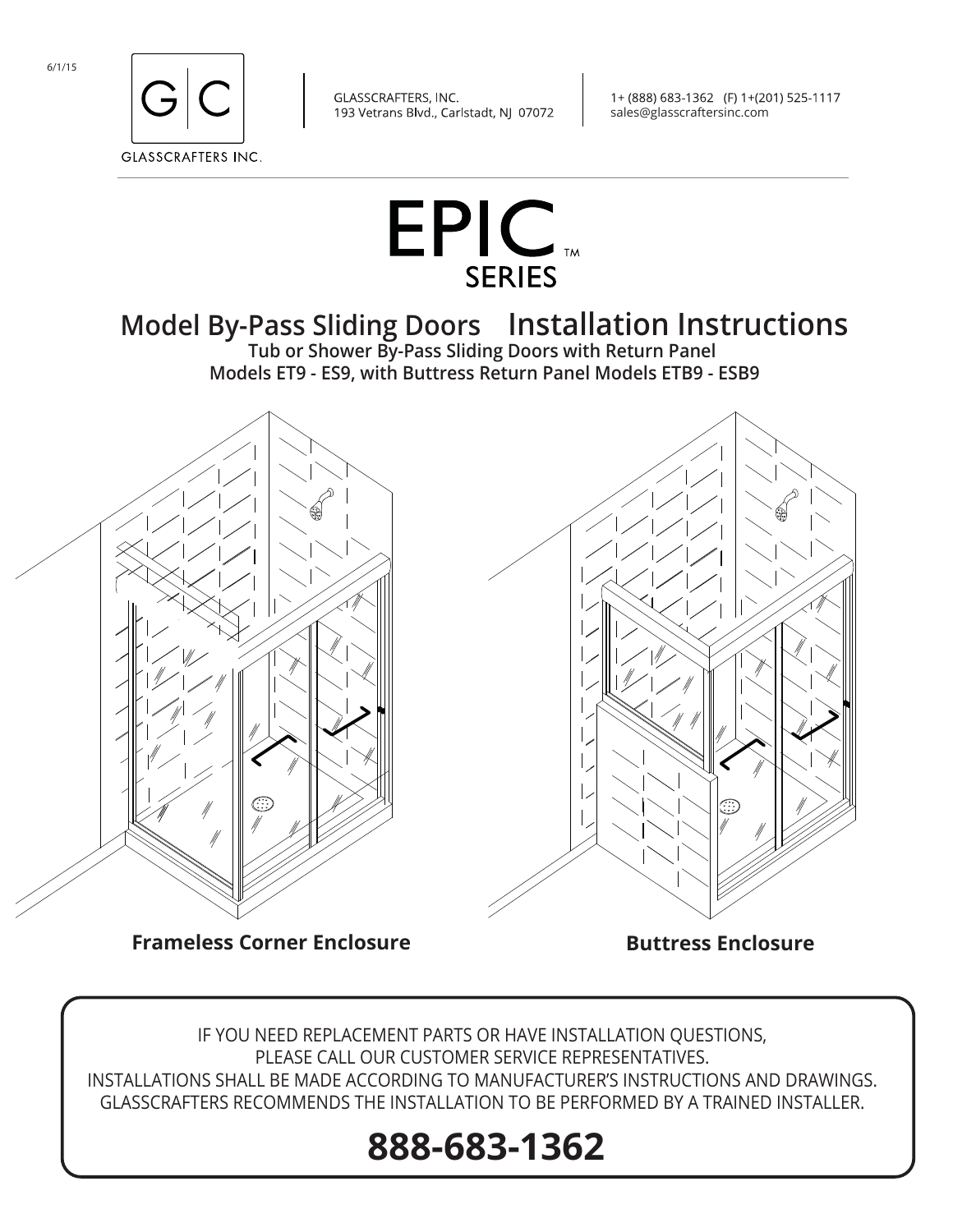## **For 1/4" GLASS FOR 3/8" GLASS**

| Item No. | <b>Description</b>        | Qty.           | Item No. | <b>Description</b>        | Qty.           |
|----------|---------------------------|----------------|----------|---------------------------|----------------|
| #1       | Header                    | 1(2 pcs)       | #1       | Header                    |                |
| #2       | Base                      |                | #2       | <b>Base</b>               |                |
| #3       | Wall Jamb                 | 2              | #3       | Wall Jamb                 | 2              |
| #4       | <b>Glass Door</b>         |                | #4       | Glass Door                |                |
| #5       | Glass Door                |                | #5       | Glass Door                |                |
| #6       | <b>Base Vinyl</b>         |                | #6       | <b>Base Vinyl</b>         |                |
| #7       | Jamb Bumper               | $\overline{2}$ | #7       | Jamb Bumper               | 2              |
| #8       | #6 x 1/2" Screw           | $\overline{2}$ | #8       | #6 x 1/2" Screw           | $\overline{2}$ |
| #9       | Roller                    | $\overline{4}$ | #9       | Roller                    | 8              |
| #10      | <b>Glass Hanger</b>       | $\overline{2}$ | #10      | <b>Glass Hanger</b>       | $\overline{2}$ |
| #11      | <b>Wall Anchor</b>        | 6              | #11      | <b>Wall Anchor</b>        | 6              |
| #12      | #8 x 1 1/4" Screw         | 8              | #12      | #8 x 1 1/4" Screw         | 8              |
| #13      | <b>Towel Bar Pack</b>     | 1 Set          | #13      | <b>Towel Bar Pack</b>     | 1 Set          |
| #14      | <b>Center Guide</b>       |                | #14      | <b>Center Guide</b>       |                |
| #15      | <b>Header Filler</b>      |                | #15      | <b>Header Filler</b>      |                |
| #16      | Safety Stop               | 3              | #16      | Safety Stop               | 3              |
| #17      | 10-32 x1/2 Screw          | 4              | #17      | 10-32 x1/2 Screw          | 4              |
| #18      | <b>Setting Block</b>      | $\overline{2}$ | #18      | <b>Setting Block</b>      | $\overline{2}$ |
| #19      | <b>Wall Channel</b>       |                | #19      | <b>Wall Channel</b>       |                |
| #20      | 90 Deg Return Post        |                | #20      | 90 Deg Return Post        |                |
| #21      | <b>Return Glass Panel</b> |                | #21      | <b>Return Glass Panel</b> |                |
| #22      | <b>Base Channel</b>       |                | #22      | <b>Base Channel</b>       |                |

**CAUTION:** Risk of injury or product damage. Do not attempt to cut tempered glass. **IMPORTANT!** Children should be supervised at all times while in Tub/Shower Enclosure. **IMPORTANT!** Never use Door Handle to support yourself. This is for towels or wash cloths only. PLEASE STOP THE INSTALLATION AND CONFIRM WITH FACTORY IF THE ACTUAL NUMBER OR TYPE OF PARTS IS DIFFERENT.



**Write your Dealer information down on Notes Section.** 

**Ask your Dealer for JOB LOG NUMBER (Lxxxxxx-xxx) Referencing to your shower enclosure.** Page 2 of 15 4/2/2010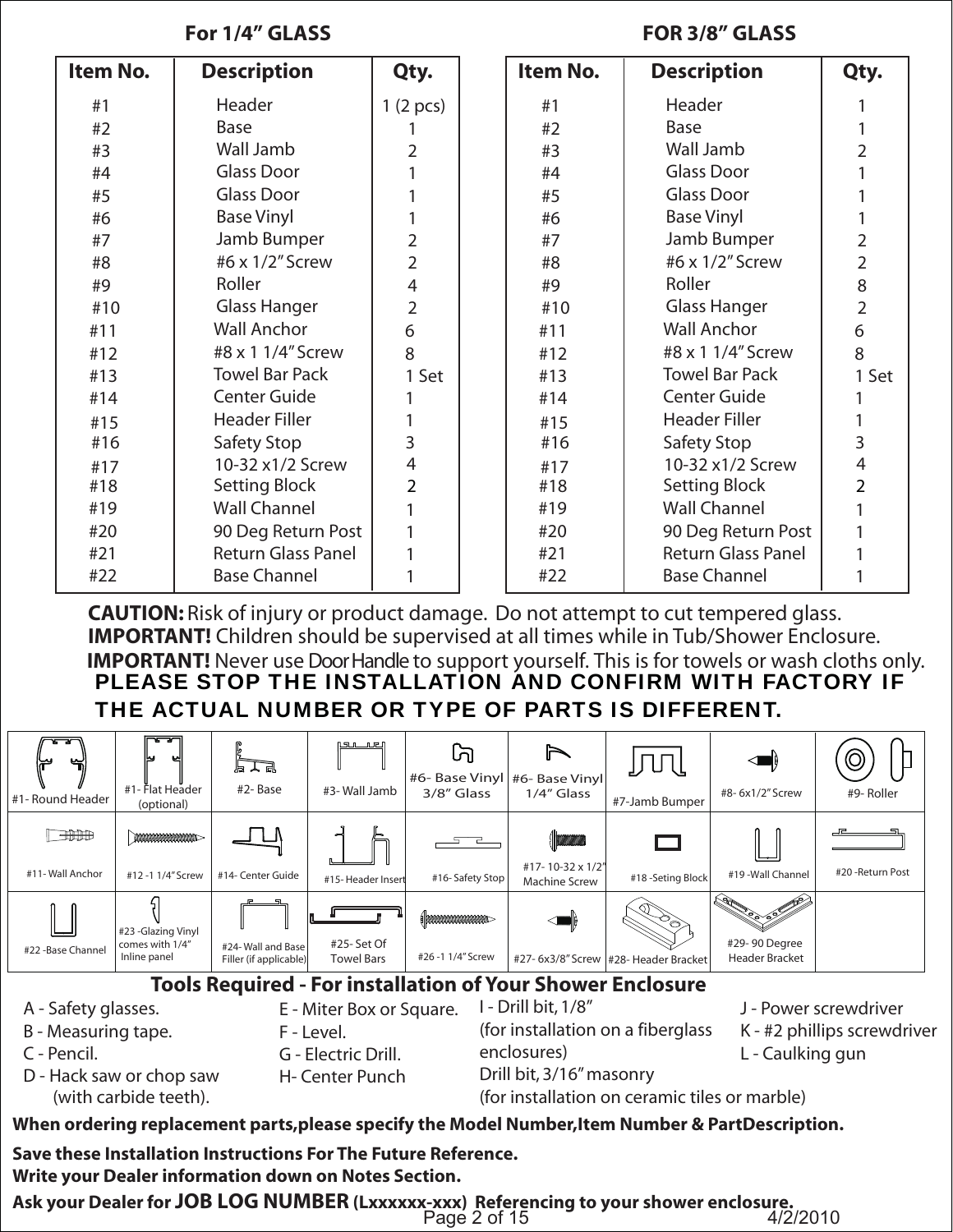Installation shows 3/8" glass by-pass shower enclosure with two standard towel bars. Other units may vary.

Installation shows Round Header. Flat header is Optional.

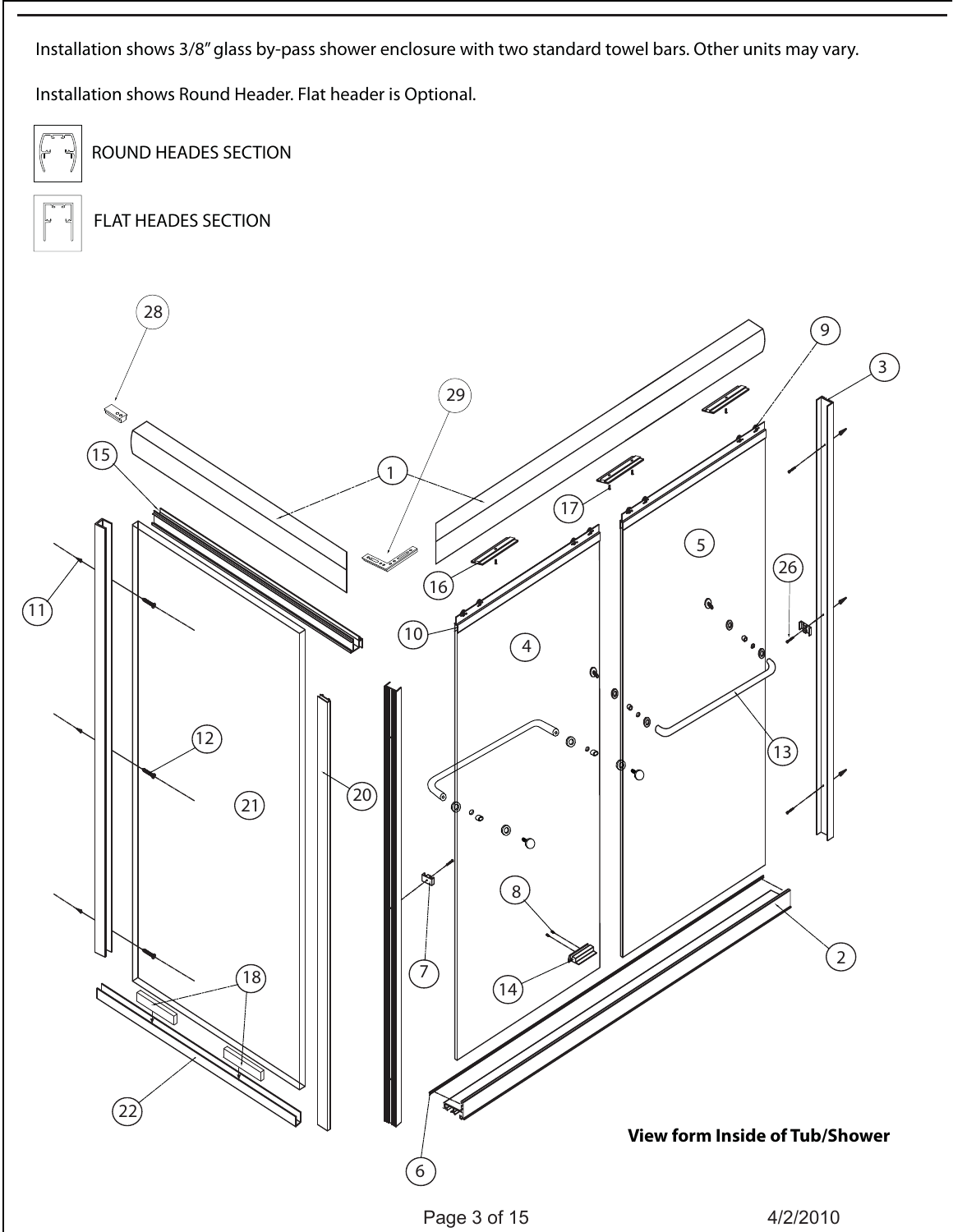## **Installation Instructions for GlassCrafters Epic By-Pass Shower Enclosure IMPORTANT: Read all instructions carefully and become familiar with all parts before installation.**

**Unpacking:** Care should be taken unpacking your Shower Enclosure. Place the Glass Panels in an upright,

Safe location to avoid damage. Never place glass directly on hard surface.

 **A Box cutter should not be used to open box.**

 **Please remove all staples from the box prior to unpacking metal and glass.**

**Cleaning:** Never use scouring powder, pads or sharp instruments on metal work or glass panels. We recommend the use of a squeegee after each shower to eliminate water spots on the inside of the glass panels. An occasional wiping down of the glass panels and anodized aluminum parts with a mild detergent,diluted in water,is

all that is needed to keep your Shower /Tub Enclosure looking brand new.



### **IMPORTANT:**

Determine if your Tub/Shower Stall Enclosure ledge is Level and Wall are plumb as shown in **Sketch 1A.**

If they are out of Level/Plumb, by more than 1/4", **STOP!** and call Customer Service. The Phone number is

#### **1-888-683-1362**

A Base filler and /or Wall Jamb Filler are recommended for obtaining proper adjustment;

both are available through Customer Service.

If they are Level/Plumb, or out of Level/Plumb for less than 1/4" proseed with installation.

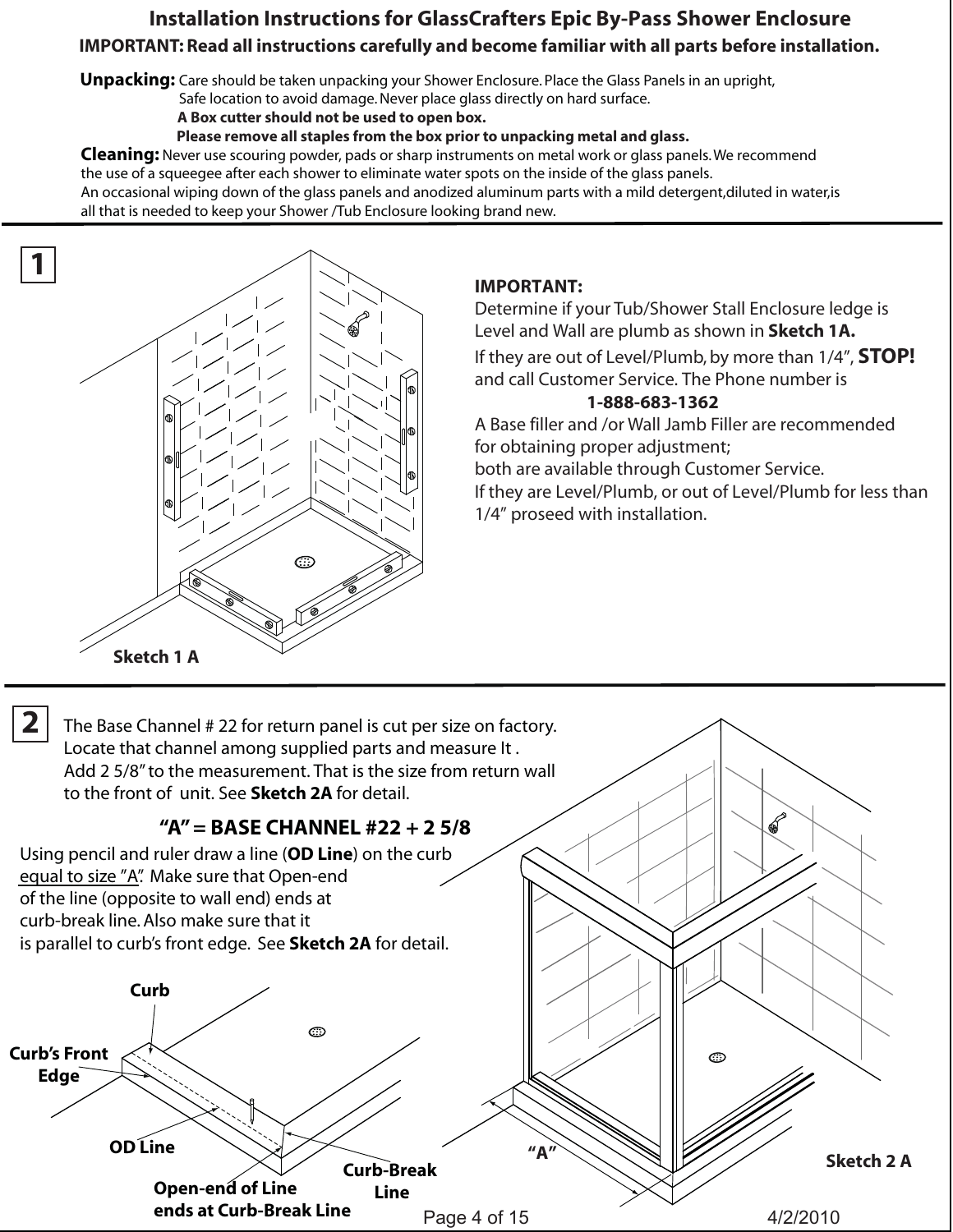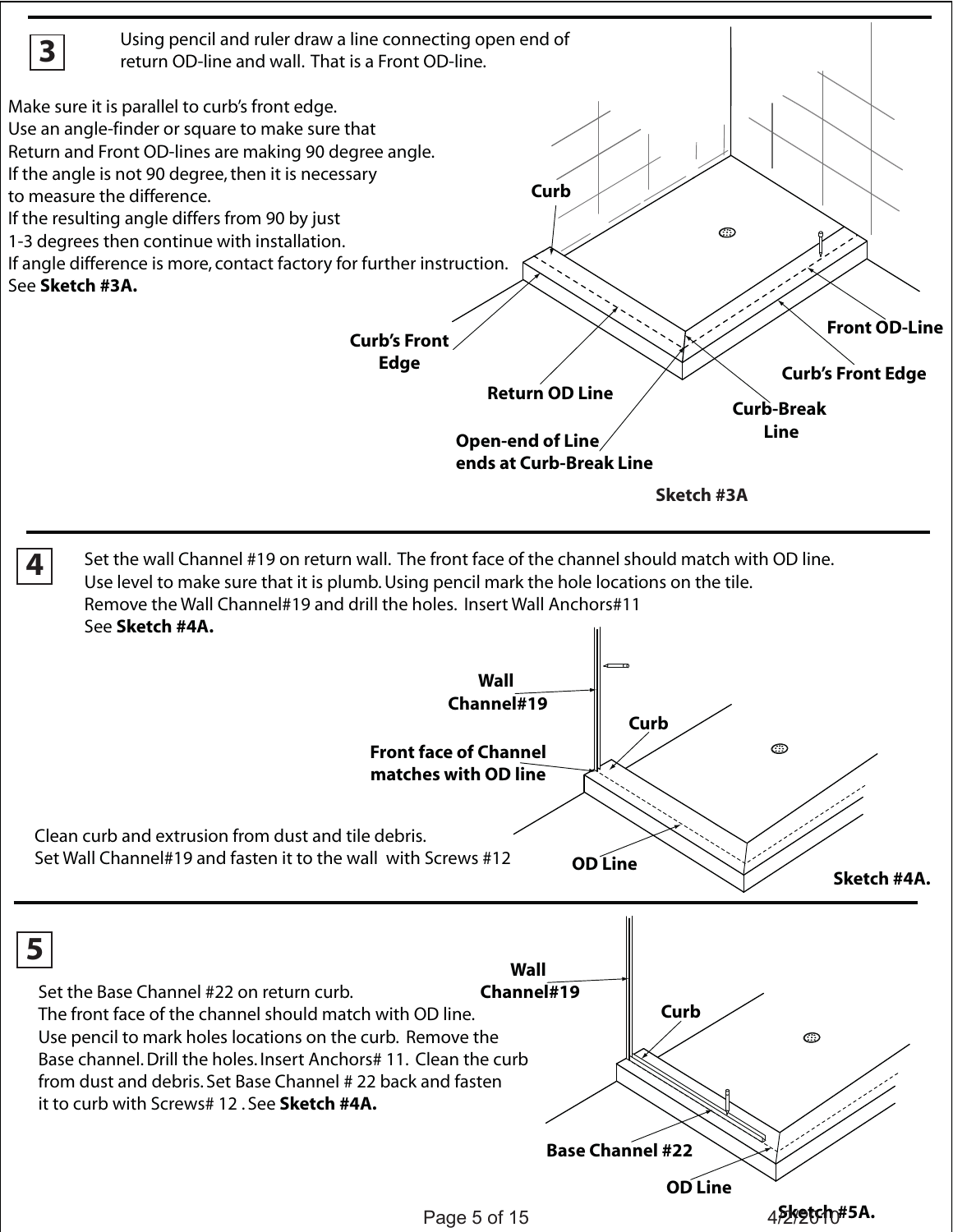## Wall Jamb # 3 is cut per size on factory.

Place a 1/16 shim on the corner by opposite wall, where Wall Jamb#3 will be installed

Position Wall Jamb #3 on top of 1/16 shim (**Sketch #6A**). The front face of the channel should match with OD line. Mark locations of holes. Remove Wall Jamb #3 and drill the marked holes.

Clean curb and extrusion from dust and tile debris.

Secure Wall Jamb #3 with Screws #12 using top and bottom hole.

For middle anchor use Screw #26 and Jamb Bumper # 7 .See **Sketch #6B** for detail.



## **7**

**6**

Base #2 is left oversized on factory.

Using a tape-measure measure the length "**B**" of the Front OD-line as it is shown on **Sketch#7A**. Subtract 1" from size "B". That is the size of Base#2. Cut Base#2 to the size.

To obtain the best results, use a carbide tooth metal cutting chop saw or metal hack saw.



**Sketch #7A**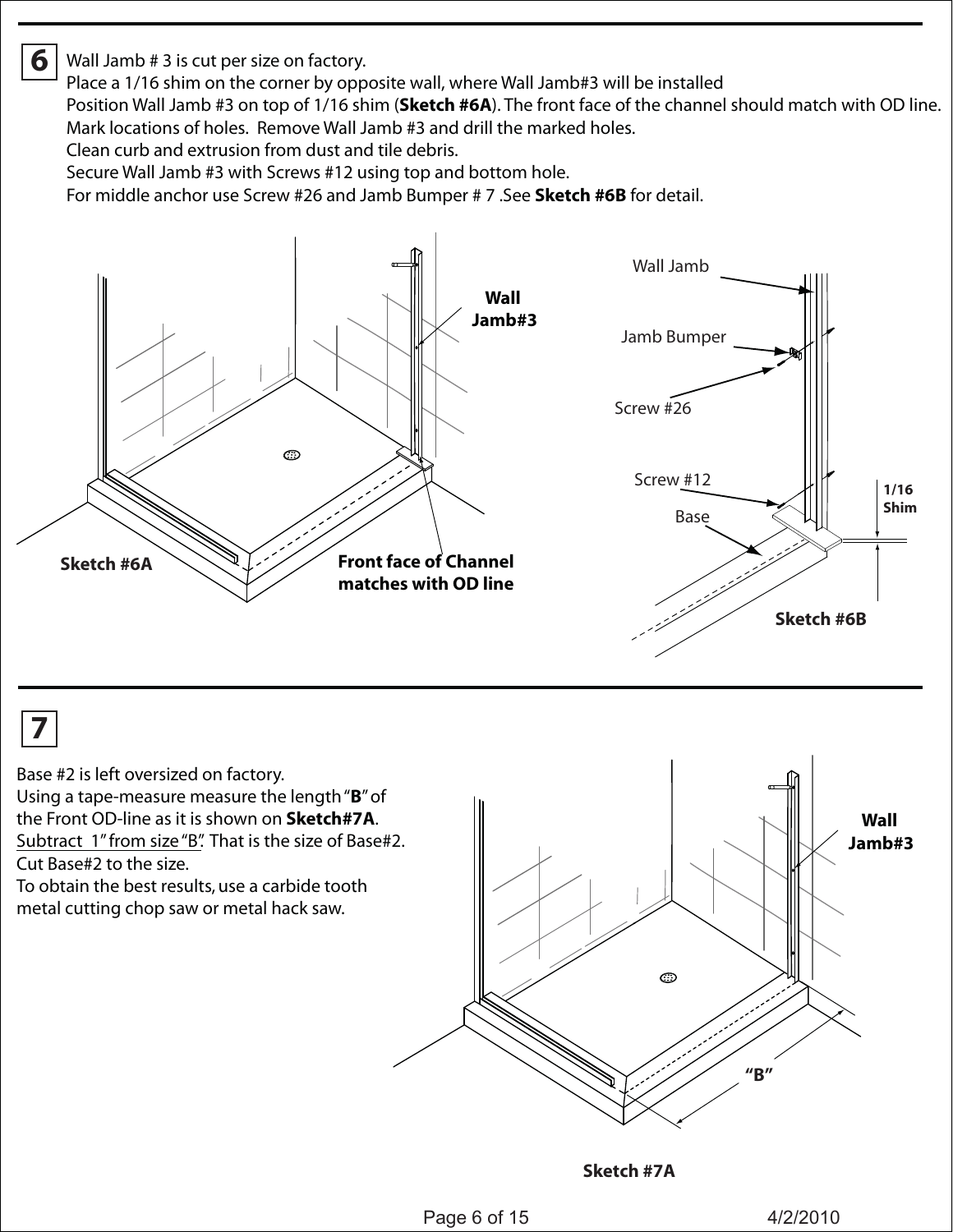

Carefully Set the Glass Panel into Wall Channel #19 and Base Channel #22. See **Sketch # 9A** Be careful not to chip or strike the glass edges. Glass can break if edges are not handled properly. Place Wall Channel #19 and Post Return # 20 into position as shown in Sketch #9C. Use a level to make sure that Corner Post (combined Wall Jamb#3 and Return Post #20) is plumb in both directions. Use few strips of masking tape to immobilize Corner Post in that position.



**9**



Page 7 of 15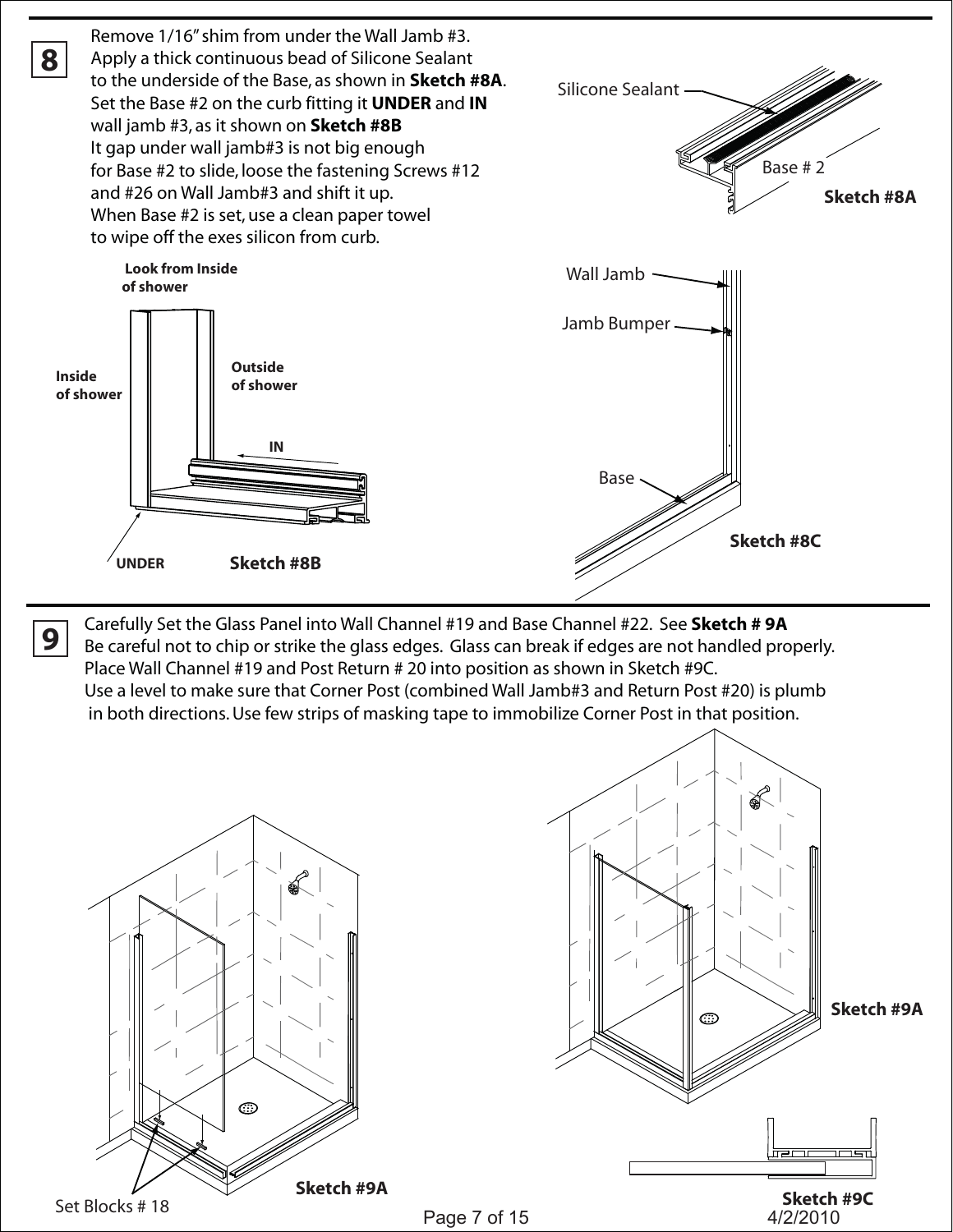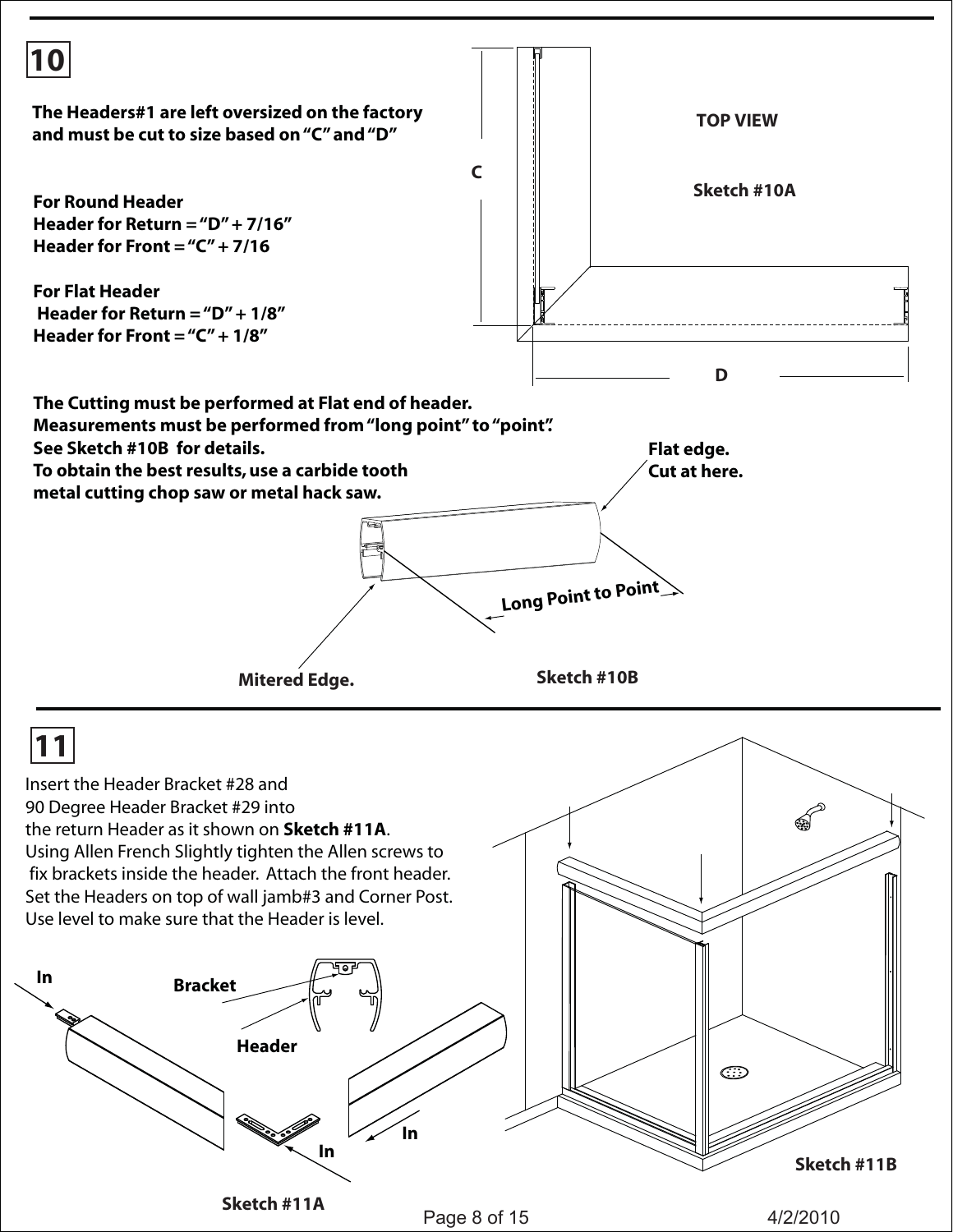

Open Safety Stop Package. Insert Screws into safety stops as shown in **Sketch #13D**. Insert Safety Stops into Front Header as shown in **Sketch #13E**. Make sure to insert Safety Stop with 2 holes as shown in **Sketch13F.** 

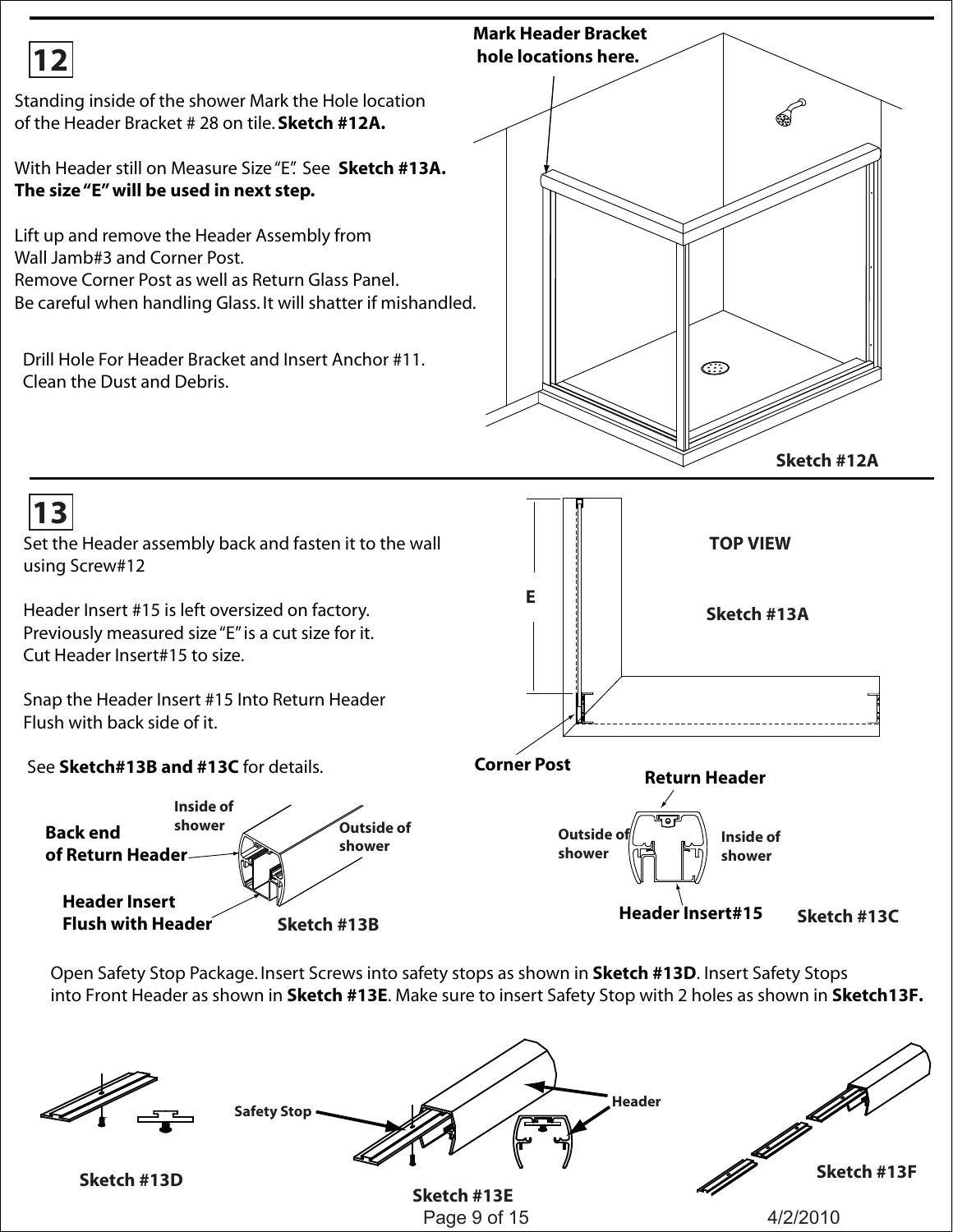

Holding Return Panel Glass from sides and under a slight angle, insert it up into the Header Insest#15, and then down into Base Channel#1333 and Slide Left into Wall Channel #3. **Sketch #14A** 

Re-install Corner Post, fixing it plumb on the glass with masking tape. If everything is done right Corner post must just slide into open gap between header and insert.



**15** Standing inside of the shower Drill and fasten Screw # 27 through the Header#1 into both Wall Jambs#3; on wall side and Wall Jamb #3 in the corner of unit. (**Sketch #15A, #15B and #15C**)

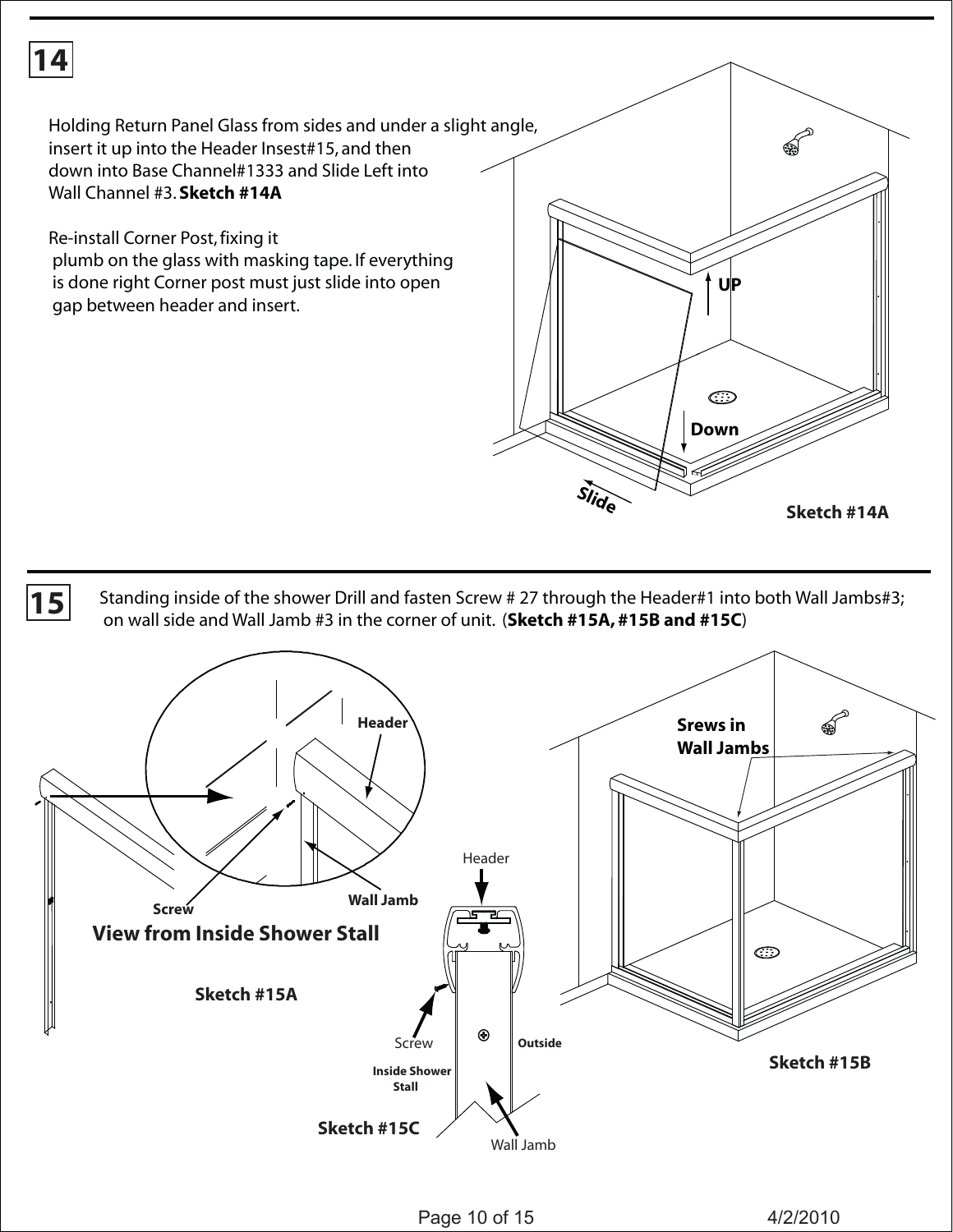



Slide Safety Stops to one side before attempting to install Glass Panels. Panels fill not fit into Header with Safety Stops on the way.

## **Installing the Outer Glass Panel.**

Standing inside of the Tub/Shower, Position the Glass Panel on front of Tub/Shower Enclosure with the Rollers facing OUT Tub/Shower Enclosure.

Holding the Glass Panel by the sides, lift it up into the underside of the header, between roller ledges.

Working under a slight angle will make it little easier. (**Step 1**)

With the Glass Panel in vertical position move it toward the outer Track Ledge (**Step 2**)

making sure that rollers are above the ledge. Bring the glass down; let the rollers to get on

the ledge and inside the track(**Step 3**).

Slowly release, allowing the glass panel to hang freely from the header.

At this point if released, glass will not hang vertically, but under an angle.

While Holding the Glass vertically Slide the Glass Panel back-and-forth in the track.

Make sure that the rolling is smooth and easy.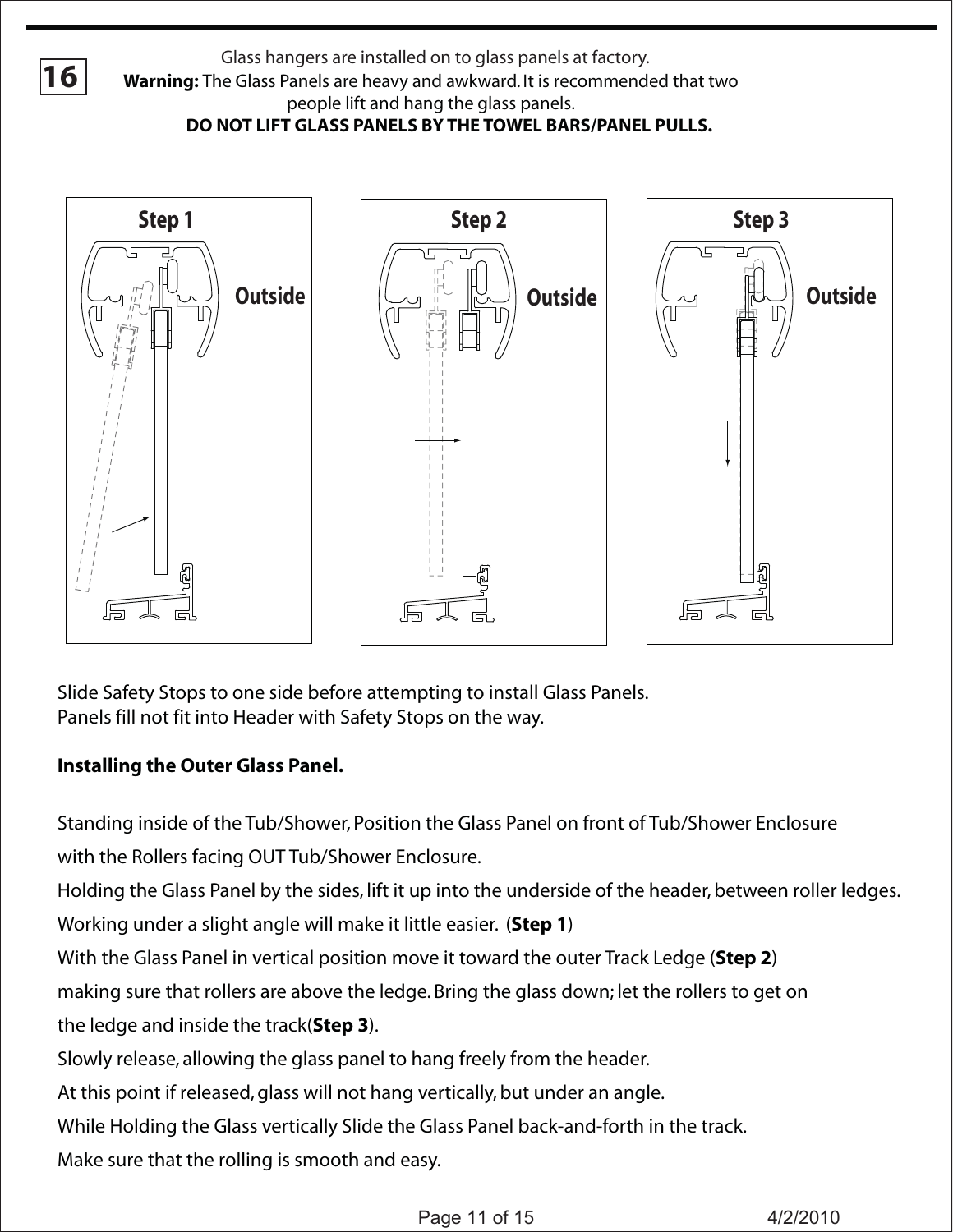**17**

Glass hangers are installed on to glass panels at factory.

**Warning:** The Glass Panels are heavy and awkward. It is recommended that two

people lift and hang the glass panels.

**DO NOT LIFT GLASS PANELS BY THE TOWEL BARS/PANEL PULLS.**



Slide Safety Stops to one side before attempting to install Glass Panels. Panels fill not fit into Header with Safety Stops on the way.

### **Installing the Inner Glass panel.**

Standing inside of Tub/Shower, Position the Glass Panel on front of Tub/Shower Enclosure with the Rollers facing IN Tub/Shower Enclosure. Holding the Glass Panel by the sides, lift it up into the underside of the header, between roller ledges.

Working under a slight angle will make it little easier. (**Step1**)

With the Glass Panel in vertical position move it toward the inner Track Ledge

making sure that rollers are above the ledge. Bring the glass down(**Step2**), letting rollers to get on

the ledge and inside the track (**Step 3**). Slowly release, allowing the glass panel to hang from the header.

At this point, if released, glass will not hang vertically, but under an angle.

While Holding the Glass vertically Slide the Glass Panel back-and-forth in the track.

Make sure that the rolling is smooth and easy.

The Inner Glass Panel must be located on shower head side.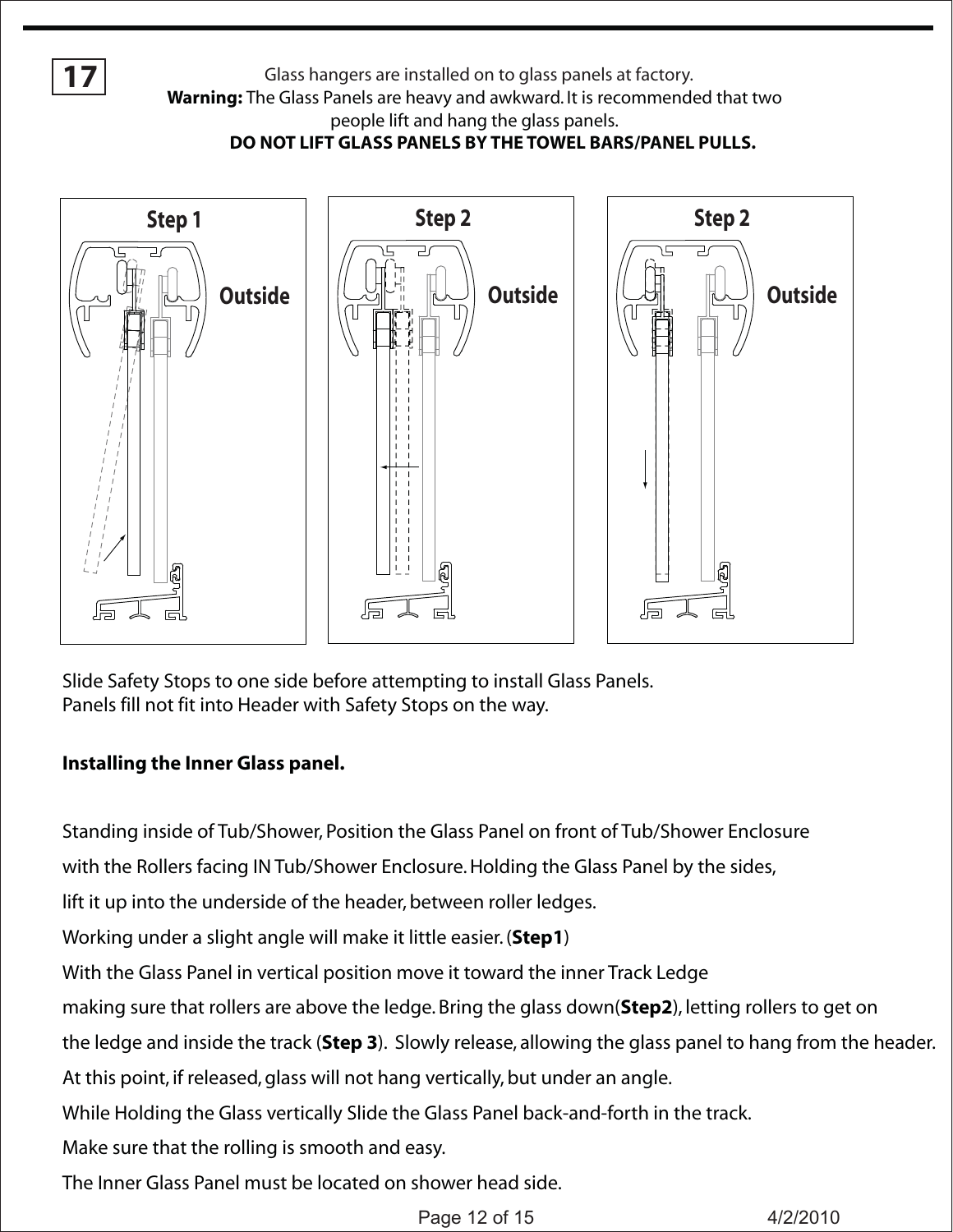**There should be 1/4-5/8 space between bottom edge of the glass and Base (Sketch 18A). That space is necessary for Center Guide. 18 If it is less or more than mentioned limits the rollers must be moved up/down. Readjusting Rollers on the Glass Hanger. NOTE: this step is only performed if necessary.**  Remove Glass Panels from Header with same movement repeated backwards. Please note there are a set of pre-drilled holes on hanger, **Sketch 18B.** Using screwdriver, loosen and remove the screws that fasten rollers and hanger. Move the rollers up or down to desired location. Fasten the screws back. 0 Make sure that screw is tight and roller will not come off the hanger during the use.<br>**Sketch 18B** 

**Outside**

**Sketch 18A**

1/4"-5/8"

**19 Outside e**r Stall **w o h S/ b u T View looking from inside Tub/Shower Enclosure** Screws # 8  **Installing Bottom Guide.** Stand inside the Tub/Shower Enclosure and slide both glass panels to one side of the enclosure. Install the center guide by sliding it to the center of the base. Carefully drill 1/32" holes and insert screws as shown in **SKETCH 19A**

> Center Guide # 14 Page 13 of 15 4/2/2010

**Sketch 19A**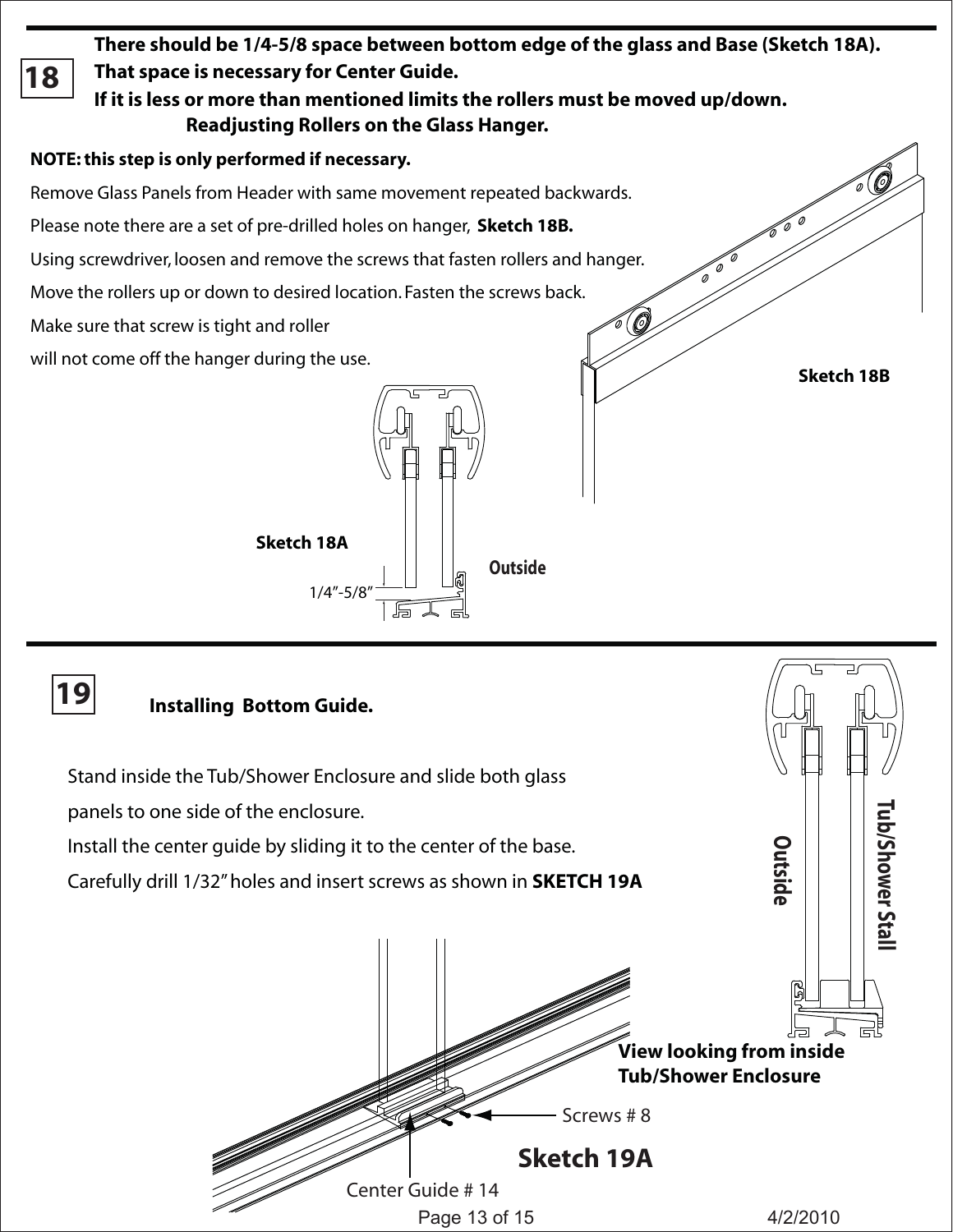